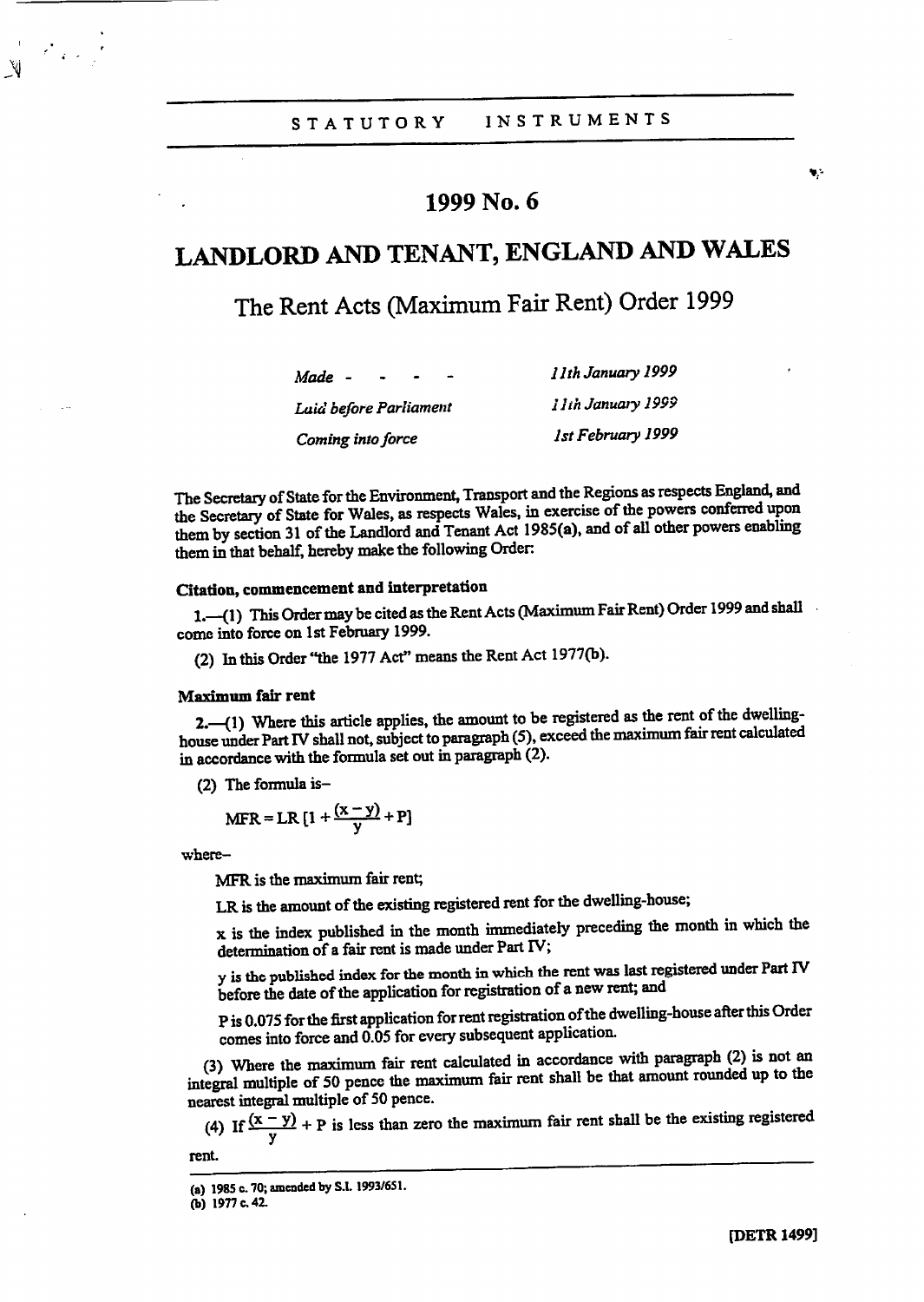(5) In applying this article no account shall be taken of any variable sum to be included in the registered rent in accordance with section 71(4) of the 1977 Act.

(6) Subject to paragraph (7), this article applies where an application for the registration of a new rent in respect of a dwelling-house is made after this Order comes into force and, on the date of that application, there is an existing registered rent under Part IV in respect of that dwellinghouse.

(7) This article does not apply in respect of a dwelling-house if because of a change in the condition of the dwelling-house or the common parts as a result of repairs or improvements (including the replacement of any fixture or fitting) carried out by the landlord or a superior landlord, the rent that is determined in response to an application for registration of a new rent under Part IV exceeds by at least 15% the previous rent registered or confirmed.

(8) For the purposes of this article:

- (a) references to Part IV are to Part IV of the 1977 Act;
- (b) "common parts", in relation to a building, includes the structure and exterior of the building and common facilities provided for the occupiers of the dwelling-houses in the building:
- (c) "index" means the monthly United Kingdom Index of Retail Prices (for all items) published by the Office for National Statistics.

## Modification

 $\mathcal{F}_{\mathcal{A}}^{(n)}$ 

3. The 1977 Act shall be modified in accordance with the Schedule.

Signed by authority of the Secretary of State for the Environment, Transport and the Regions

> Nick Raynsford Parliamentary Under Secretary of State, Department of the Environment, **Transport and the Regions**

11th January 1999

Signed by authority of the Secretary of State for **Wales** 

> Peter Hain Parliamentary Under Secretary of State, Welsh Office

8th January 1999